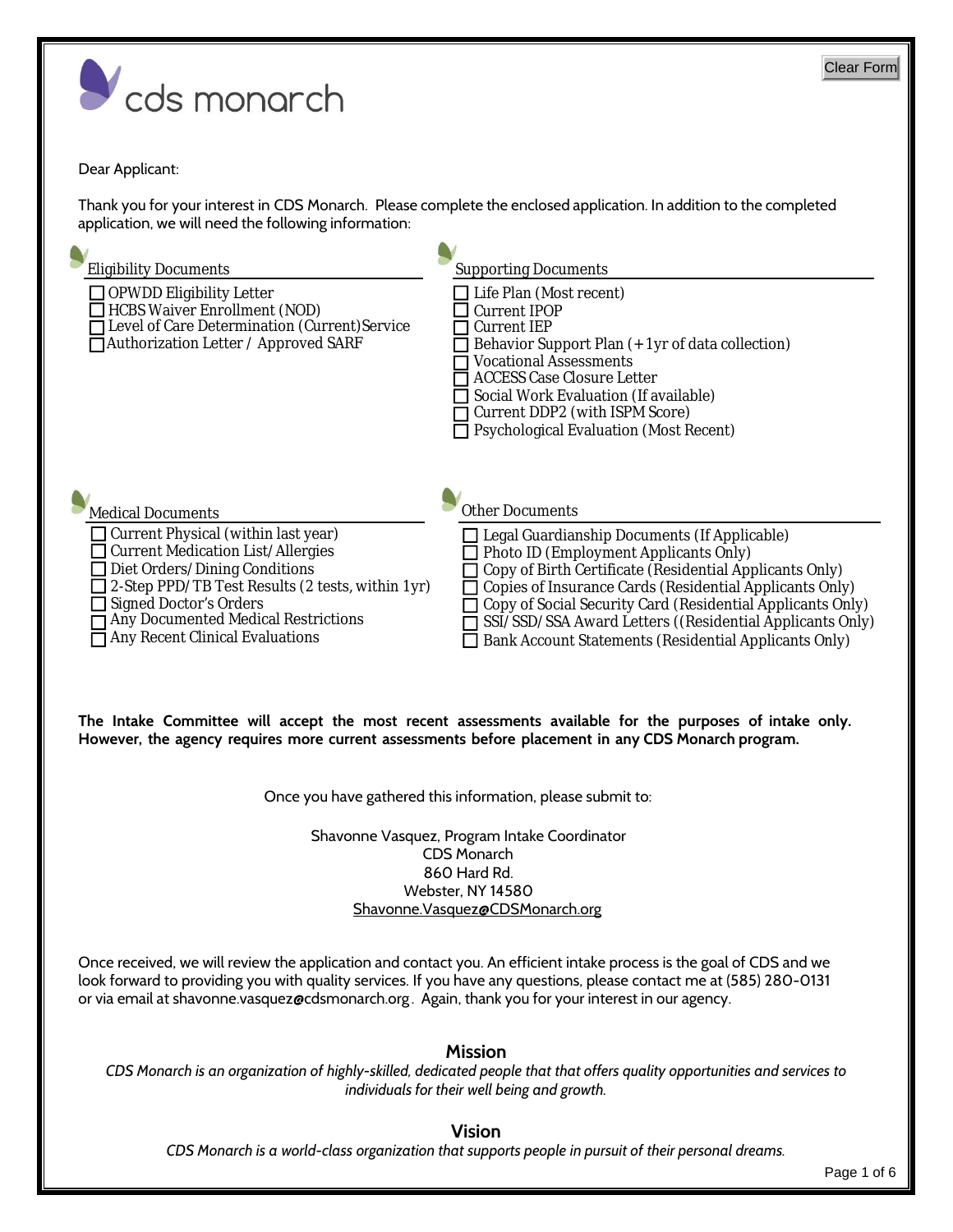|                                                                                                                                                                                                                                                                                                                                                                         |                                                                                                                      | Date of Application: ____________<br>Date Service Needed: __________<br>Date Application Received ______                                                                                                                                                                                             |
|-------------------------------------------------------------------------------------------------------------------------------------------------------------------------------------------------------------------------------------------------------------------------------------------------------------------------------------------------------------------------|----------------------------------------------------------------------------------------------------------------------|------------------------------------------------------------------------------------------------------------------------------------------------------------------------------------------------------------------------------------------------------------------------------------------------------|
|                                                                                                                                                                                                                                                                                                                                                                         |                                                                                                                      |                                                                                                                                                                                                                                                                                                      |
|                                                                                                                                                                                                                                                                                                                                                                         | <b>SUPPORTS REQUESTED</b> (Check all that apply):                                                                    |                                                                                                                                                                                                                                                                                                      |
| Residential (i.e. family Care, ISS Contracts, IRA's, Community Living)<br><b>Employment Services</b><br><b>Site-Based Prevocational Services</b><br><b>Community-Based Prevocational Services</b><br>Recreation/Respite (age 5 - adult)<br>Parent Support Group<br>Autism Skill Building Program (6-16)<br><b>Community Habilitation</b><br>Site-Based Day Habilitation |                                                                                                                      |                                                                                                                                                                                                                                                                                                      |
| Day Habilitation Without Walls                                                                                                                                                                                                                                                                                                                                          |                                                                                                                      | (NYCARES) New York State Cares Enrolled: □ Yes □ No                                                                                                                                                                                                                                                  |
|                                                                                                                                                                                                                                                                                                                                                                         | <u> 1980 - Jan James James Jan James James James James James James James James James James James James James Jam</u> |                                                                                                                                                                                                                                                                                                      |
| Waiver Enrolled: $\Box$ Yes $\Box$ No<br><b>Care Manager / Coordinator:</b><br>Email:                                                                                                                                                                                                                                                                                   |                                                                                                                      | Fax #: _                                                                                                                                                                                                                                                                                             |
|                                                                                                                                                                                                                                                                                                                                                                         |                                                                                                                      |                                                                                                                                                                                                                                                                                                      |
|                                                                                                                                                                                                                                                                                                                                                                         |                                                                                                                      |                                                                                                                                                                                                                                                                                                      |
|                                                                                                                                                                                                                                                                                                                                                                         |                                                                                                                      | Fax #: $\frac{1}{2}$ = $\frac{1}{2}$ = $\frac{1}{2}$ = $\frac{1}{2}$ = $\frac{1}{2}$ = $\frac{1}{2}$ = $\frac{1}{2}$ = $\frac{1}{2}$ = $\frac{1}{2}$ = $\frac{1}{2}$ = $\frac{1}{2}$ = $\frac{1}{2}$ = $\frac{1}{2}$ = $\frac{1}{2}$ = $\frac{1}{2}$ = $\frac{1}{2}$ = $\frac{1}{2}$ = $\frac{1}{2}$ |
| Have you ever received CDS Monarch services in the past? $\Box$ Yes $\Box$ No<br>How did the individual/family learn about CDS Monarch? (Please Specify)                                                                                                                                                                                                                |                                                                                                                      |                                                                                                                                                                                                                                                                                                      |
| <b>URGENCY OF NEED:</b> $\Box$ Immediate $\Box$ Within 1 year $\Box$ After 1 year                                                                                                                                                                                                                                                                                       |                                                                                                                      |                                                                                                                                                                                                                                                                                                      |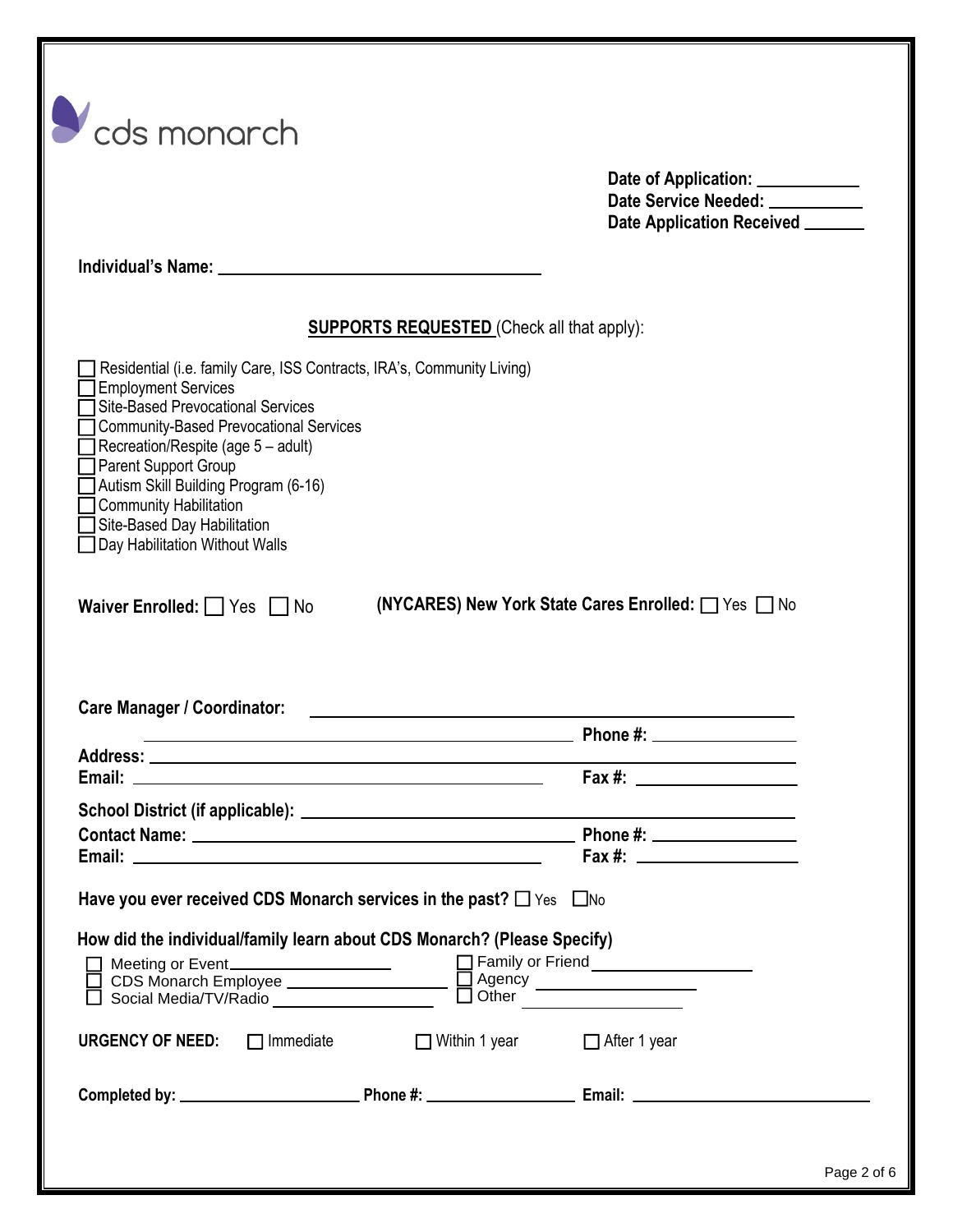|                                                                                                                       |                                                                                                                        |            | Sex: Male $\Box$ Female $\Box$                                                                                                                                                                                                      |  |  |
|-----------------------------------------------------------------------------------------------------------------------|------------------------------------------------------------------------------------------------------------------------|------------|-------------------------------------------------------------------------------------------------------------------------------------------------------------------------------------------------------------------------------------|--|--|
| <u> 1989 - Johann Barn, amerikansk politiker (</u><br>Phone:<br><u> 1989 - Johann Stein, fransk politik (d. 1989)</u> |                                                                                                                        |            |                                                                                                                                                                                                                                     |  |  |
|                                                                                                                       |                                                                                                                        |            |                                                                                                                                                                                                                                     |  |  |
|                                                                                                                       |                                                                                                                        |            |                                                                                                                                                                                                                                     |  |  |
| Self-Advocacy                                                                                                         | $\Box$ Self-Advocates Independently<br>$\Box$ Self-Advocates with Assistance<br>$\Box$ Requires Supervision Advocating |            |                                                                                                                                                                                                                                     |  |  |
| <b>Benefits:</b>                                                                                                      | $\Box$ SSI                                                                                                             | $\Box$ SSD | Food Stamps #<br>Public Assistance                                                                                                                                                                                                  |  |  |
|                                                                                                                       | $\Box$ Life Insurance                                                                                                  | Trust Fund | $\Box$ Burial Fund                                                                                                                                                                                                                  |  |  |
|                                                                                                                       | Medicare #: ______________                                                                                             |            |                                                                                                                                                                                                                                     |  |  |
|                                                                                                                       |                                                                                                                        |            |                                                                                                                                                                                                                                     |  |  |
|                                                                                                                       |                                                                                                                        |            |                                                                                                                                                                                                                                     |  |  |
|                                                                                                                       |                                                                                                                        |            | <b>■ Representative Payee: ■ Presentative Payee: ■ Presentative Payee: ■ Presentative Payee: ■ Presentative Payee: ■ Presentative Payee: ■ Presentative Payee: ■ Presentative Payee: ■ Presentative Payee: ■ Presentative Payee</b> |  |  |
| <b>Disabilities:</b>                                                                                                  |                                                                                                                        |            | Intellectual/Developmental Disability <b>Dearning Disability</b><br>$\Box$ Cerebral Palsy                                                                                                                                           |  |  |
|                                                                                                                       | Epilepsy (type): _______________________<br>$\Box$ Autism<br>Neurological Impairment                                   |            |                                                                                                                                                                                                                                     |  |  |
|                                                                                                                       |                                                                                                                        |            |                                                                                                                                                                                                                                     |  |  |
|                                                                                                                       |                                                                                                                        |            | $\Box$ Other (specify): $\Box$                                                                                                                                                                                                      |  |  |
| Medication (list and dosage):                                                                                         |                                                                                                                        |            |                                                                                                                                                                                                                                     |  |  |
|                                                                                                                       | <b>GUARDIANSHIP / CORRESPONDENTS:</b>                                                                                  |            |                                                                                                                                                                                                                                     |  |  |
|                                                                                                                       |                                                                                                                        |            |                                                                                                                                                                                                                                     |  |  |
| <b>Family/Advocate Contact:</b><br>Address:                                                                           |                                                                                                                        |            | Date Established: <u>________________</u> □ Not Established<br><b>Relationship:</b><br>Phone:                                                                                                                                       |  |  |
|                                                                                                                       |                                                                                                                        |            | Email:                                                                                                                                                                                                                              |  |  |
|                                                                                                                       |                                                                                                                        |            | <b>Relationship:</b>                                                                                                                                                                                                                |  |  |
| <b>Alternate Contact:</b><br><b>Address:</b>                                                                          |                                                                                                                        |            | Phone:                                                                                                                                                                                                                              |  |  |
| Day Program:                                                                                                          |                                                                                                                        |            | Email:<br><b>Contact:</b>                                                                                                                                                                                                           |  |  |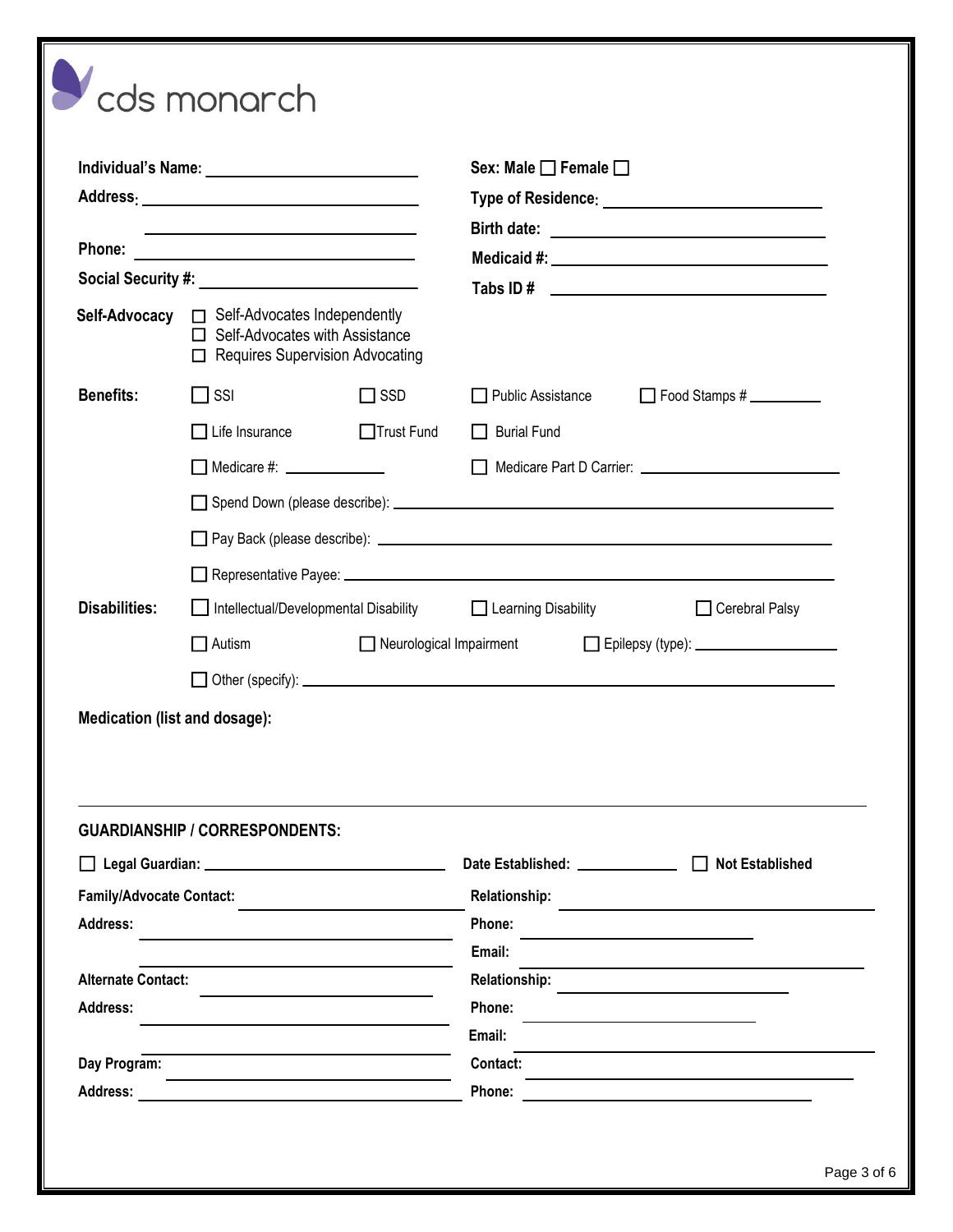| cds monarch                                                                                                                                                                                                                                                                                                                                                                                                                                   | <b>SERVICES CURRENTLY RECEIVING</b> (Check all that apply)                                                                 |                                                                                                                                                                                                                                                                                                                                                              |  |  |  |
|-----------------------------------------------------------------------------------------------------------------------------------------------------------------------------------------------------------------------------------------------------------------------------------------------------------------------------------------------------------------------------------------------------------------------------------------------|----------------------------------------------------------------------------------------------------------------------------|--------------------------------------------------------------------------------------------------------------------------------------------------------------------------------------------------------------------------------------------------------------------------------------------------------------------------------------------------------------|--|--|--|
| <b>RESIDENTIAL</b><br><b>Community Residence</b><br><b>ICF</b><br>IRA (Group Home)<br><b>Supervised Apartment</b><br>Supportive Apartment<br>$\Box$ Family Care                                                                                                                                                                                                                                                                               | <b>CASE MANAGEMENT</b><br>Care Coordination<br>$\Box$ TBI (Traumatic Brain Injury)<br>PCSS (Plan of Care Support Services) | <b>FAMILY SUPPORT</b><br>Autism Family Support<br><b>HCBS Waiver</b><br>Parent Support Group<br>Residential Habilitation (Community)<br>Recreation (Ages 5 to Adult)                                                                                                                                                                                         |  |  |  |
| <b>DAY SERVICES</b><br>Day Treatment<br>Day Habilitation<br>Sheltered Workshop<br>Prevoc. Services<br>Other:                                                                                                                                                                                                                                                                                                                                  | Individual Placement<br><b>Supported Enclaves</b><br>School<br><b>Transition Program Services</b>                          | <b>CLINICAL SERVICES</b><br>Social Work<br>$\Box$ Counseling<br>$\Box$ Speech Therapy<br>Occupational Therapy<br>$\Box$ Physical Therapy<br>$\Box$ Nursing Services<br>□ Psychiatry/Psychology                                                                                                                                                               |  |  |  |
| independent for the following skills)                                                                                                                                                                                                                                                                                                                                                                                                         |                                                                                                                            | LEVEL OF SUPERVISION NEEDED: (Please indicate whether the Individual needs: total support, assistance, supervision or is<br>Food Prep:<br>Cooking: Laundry: Laundry: Laundry: Dressing: Cooking: Laundry: Laundry: Dressing: Cooking: Laundry: Dressing: Community Safety Skills: Laundry: Phone Usage: Community Safety Skills: Laundry: Phone Usage: Commu |  |  |  |
| <b>TRANSPORTATION:</b> (Check all that apply)<br>Able to Use Lift Line<br>Has Own Car<br>Able to Use RTS<br>Potential for Travel Training                                                                                                                                                                                                                                                                                                     | Has Drivers License (No Car)<br>Needs Transportation<br>Can Take a Taxi<br>School Bus with aide                            |                                                                                                                                                                                                                                                                                                                                                              |  |  |  |
| <b>MOBILITY STATUS:</b> (Check all that apply)<br>Ambulatory<br>Requires use of lift<br>Able to bear weight                                                                                                                                                                                                                                                                                                                                   | Uses manual wheelchair<br>One-person transfer<br>Can be transported in a car                                               | Able to negotiate stairs<br>Several person transfer<br>Requires vehicle with lift*                                                                                                                                                                                                                                                                           |  |  |  |
| *Buses are equipped with a Braun Lift. Maximum wheelchair size is 34" wide X 54" length. The weight capacity of the lift is 800<br>Ibs. or 1,000 lbs. depending on the model of the lift installed in the vehicle. The weight capacity includes the total weight of the<br>individual + the weight of the wheelchair. If you have questions or concerns about transportation please contact (585) 347-1601<br>and we will be happy to assist. |                                                                                                                            |                                                                                                                                                                                                                                                                                                                                                              |  |  |  |
| <b>COMMUNICATION:</b><br>Primary Language:<br>Verbal $\Box$ Yes $\Box$ No                                                                                                                                                                                                                                                                                                                                                                     | Requires an Interpreter<br>Uses sign language                                                                              | No<br>Yes<br>  No<br>Yes                                                                                                                                                                                                                                                                                                                                     |  |  |  |
| <b>BEHAVIOR SUPPORT PLAN OR GUIDELINES:</b><br>$\Box$ Yes (If yes, please attach behavior support plan & data collection for<br>past year) $\Box$ No                                                                                                                                                                                                                                                                                          |                                                                                                                            |                                                                                                                                                                                                                                                                                                                                                              |  |  |  |
| Even if no, please describe any behaviors, safe guards or special needs:                                                                                                                                                                                                                                                                                                                                                                      |                                                                                                                            |                                                                                                                                                                                                                                                                                                                                                              |  |  |  |
|                                                                                                                                                                                                                                                                                                                                                                                                                                               |                                                                                                                            |                                                                                                                                                                                                                                                                                                                                                              |  |  |  |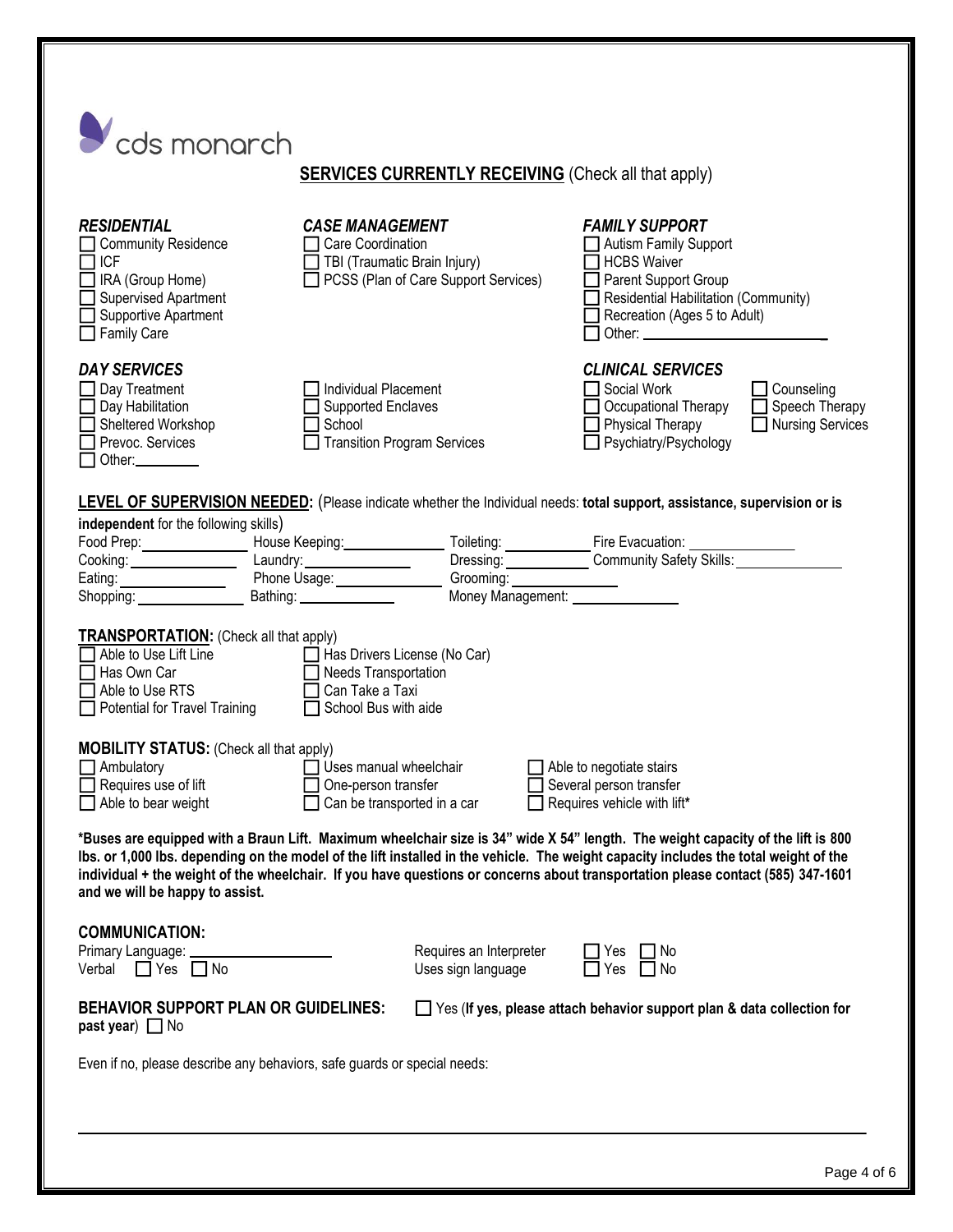

CONSENT FOR RELEASE OF INFORMATION

I, \_\_\_\_\_\_\_\_\_\_\_\_\_\_\_\_\_\_\_\_\_\_\_\_\_\_\_\_\_\_\_\_\_\_\_\_\_\_\_\_\_\_\_\_\_\_\_\_hereby authorize the release of information to CDS Monarch and

the Intake Committee.

The purpose of this disclosure is referral for CDS services. I understand that this authorization covers only the information listed below and that CDS/Intake Committee and all of the participating agencies will maintain the confidentiality of this information. CDS, the Intake Committee, and all participating agencies will not release this information.

| <b>Information to be Released</b>                          | <b>Date of Document</b> | <b>Attached</b> |
|------------------------------------------------------------|-------------------------|-----------------|
| <b>OPWDD Eligibility Letter</b>                            |                         |                 |
| <b>HCBS Waiver Enrollment (NOD)</b>                        |                         |                 |
| Level of Care Determination (Current)                      |                         |                 |
| Service Authorization Letter / Approved SARF               |                         |                 |
| Life Plan (Most recent)                                    |                         |                 |
| <b>Current IPOP</b>                                        |                         |                 |
| <b>Current IEP</b>                                         |                         |                 |
| Behavior Support Plan (+ 1yr of data collection)           |                         |                 |
| <b>Vocational Assessments</b>                              |                         |                 |
| <b>ACCESS Case Closure Letter</b>                          |                         |                 |
| Social Work Evaluation (If available)                      |                         |                 |
| Current DDP2 (with ISPM Score)                             |                         |                 |
| <b>Psychological Evaluation (Most Recent)</b>              |                         |                 |
| Current Physical (within last year)                        |                         |                 |
| <b>Current Medication List/Allergies</b>                   |                         |                 |
| Diet Orders/Dining Conditions                              |                         |                 |
| 2-Step PPD/TB Test Results (2 tests, within 1yr)           |                         |                 |
| <b>Signed Doctor's Orders</b>                              |                         |                 |
| <b>Any Documented Medical Restrictions</b>                 |                         |                 |
| <b>Any Recent Clinical Evaluations</b>                     |                         |                 |
| Legal Guardianship Documents (If Applicable)               |                         |                 |
| Photo ID (Employment Applicants Only)                      |                         |                 |
| Copy of Birth Certificate (Residential Applicants Only)    |                         |                 |
| Copies of Insurance Cards (Residential Applicants Only)    |                         |                 |
| Copy of Social Security Card (Residential Applicants Only) |                         |                 |
| SSI/SSD/SSA Award Letters ((Residential Applicants Only)   |                         |                 |
| Bank Account Statements (Residential Applicants Only)      |                         |                 |

Applicant's Signature Advocate/Legal Guardian Signature

Date **Date Date Date Date Date Date** 

Relationship to Applicant

 $\frac{1}{\sqrt{2}}$  ,  $\frac{1}{\sqrt{2}}$  ,  $\frac{1}{\sqrt{2}}$  ,  $\frac{1}{\sqrt{2}}$  ,  $\frac{1}{\sqrt{2}}$  ,  $\frac{1}{\sqrt{2}}$  ,  $\frac{1}{\sqrt{2}}$  ,  $\frac{1}{\sqrt{2}}$  ,  $\frac{1}{\sqrt{2}}$  ,  $\frac{1}{\sqrt{2}}$  ,  $\frac{1}{\sqrt{2}}$  ,  $\frac{1}{\sqrt{2}}$  ,  $\frac{1}{\sqrt{2}}$  ,  $\frac{1}{\sqrt{2}}$  ,  $\frac{1}{\sqrt{2}}$ 

NOTE: THIS CONSENT MAY BE REVOKED AT ANY TIME BY PUTTING SUCH REQUEST IN WRITING AND SUBMITTING TO THE INTAKE COORDINATOR.

\_\_\_\_\_\_\_\_\_\_\_\_\_\_\_\_\_\_\_\_\_\_\_\_\_\_\_\_\_\_ \_\_\_\_\_\_\_\_\_\_\_\_\_\_\_\_\_\_\_\_\_\_\_\_\_\_\_\_\_\_\_

\_\_\_\_\_\_\_\_\_\_\_\_\_\_\_\_\_\_\_\_\_\_\_\_\_\_\_\_\_\_ \_\_\_\_\_\_\_\_\_\_\_\_\_\_\_\_\_\_\_\_\_\_\_\_\_\_\_\_\_\_\_

 **Shavonne Vasquez, Program Intake Coordinator**

 Phone: (585) 280-0131 New York 14580 860 Hard Rd.Webster,

shavonne.vasquez@cdsmonarch.org

Page 5 of 6